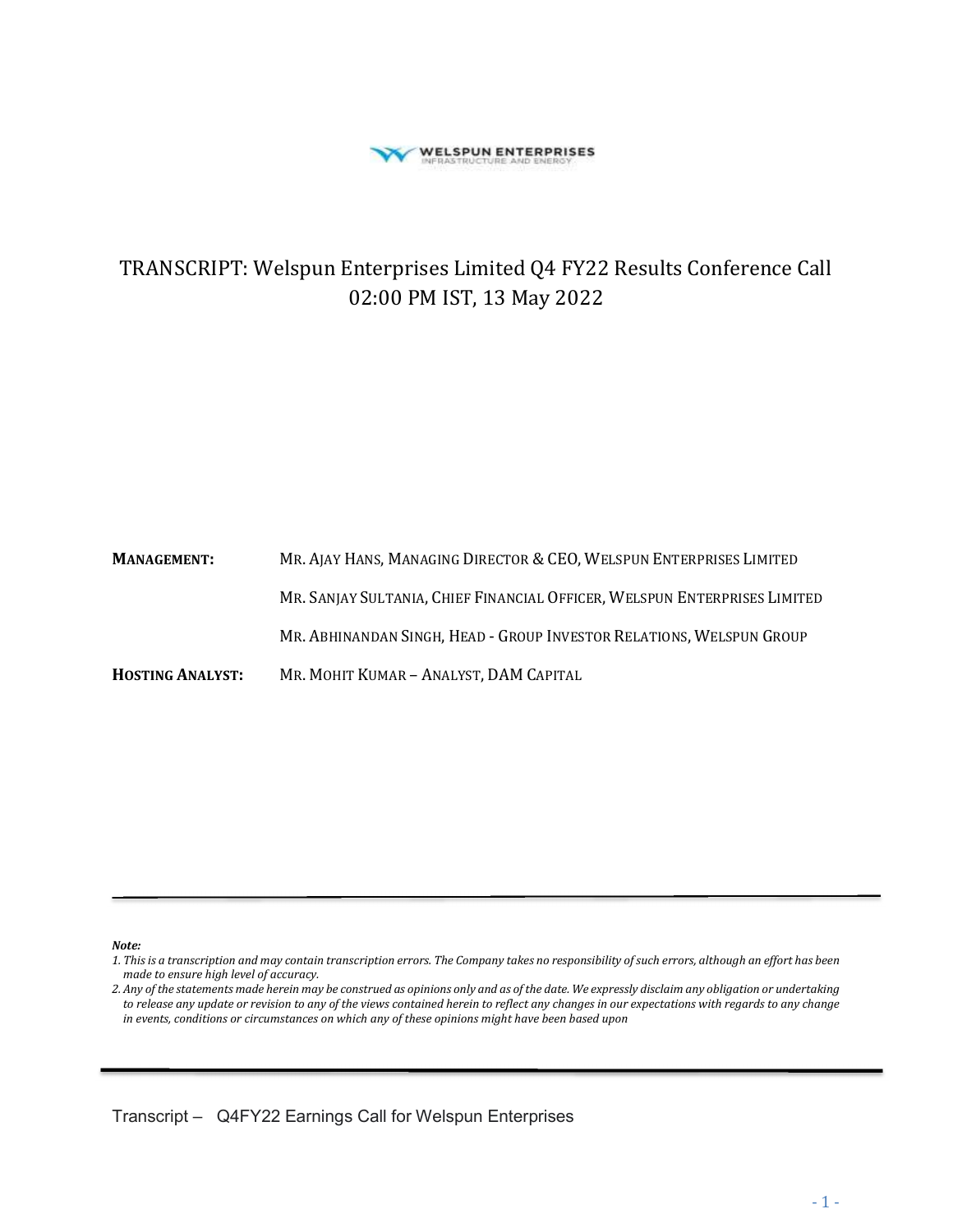### Moderator

Good afternoon, ladies and gentlemen, I am Momitha, moderator for the conference call. As a reminder, all participant lines will be in the listen only mode and there will be an opportunity for you to ask questions after the presentation concludes. Should you need assistance during the conference call please signal an operator by pressing \* and then 0 on your touch-tone telephone. Please note this conference is recorded. I would now like to hand over the floor to Mr. Mohit Kumar from DAM Capital. Over to you, sir.

### Mohit Kumar

Thank you Momitha. On behalf of DAM Capital, I welcome you all to the Q4FY2022 earnings conference call of Welspun Enterprises. We will start with a brief introduction followed by Q&A. To start the proceedings, I am handing over the call to Mr. Abhinandan Singh, Head - Investor Relation, Welspun Group. Over to you, sir.

### Abhinandan Singh

Thanks, Mohit. Good afternoon, everyone. I welcome all of you to the Q4 and full financial year FY-2022 earnings call of Welspun Enterprises Limited. Present along with me today on this forum are Mr. Ajay Hans, Managing Director & CEO, and Mr. Sanjay Sultania, Chief Financial Officer, Welspun Enterprises. You would have already received the company's results and that is also available in our filings in the BSE and NSE. The company's website www.welspunenterprises.com too has financial results and more information. I would like to point out that a copy of disclosures is also available in the investors section of the website of the company, as well as in our filings with the exchanges.

Do note that anything said on this call which reflects the outlook towards the future or which should be construed as a follow-up statement must be seen in conjunction with the risks that the company faces. As usual, we will start the forum with some opening remarks by our leadership team and then, we will open the floor for your questions. Should you have any queries that remain unanswered after this earning's call, you can reach out to us – the email addresses are all available both in our filings as well as on our website. With that, I would now like to hand over the floor to our Managing Director & CEO, Mr. Ajay Hans. Over to you.

### Ajay Hans

ī

Thank you, Abhinandan. Good afternoon everybody, and thanks for joining in. I hope everyone is staying safe and healthy and taking necessary precautions even as the prevalence of the COVID appears to have been abated.

As you would have seen, we have reported robust operating and financial quarter four with strong execution in some of our major HAM and EPC projects. This performance was driven by accelerated execution in several of our key projects including Aunta-Simaria, Varanasi-Aurangabad road projects as well as in our UP-JJM Water Project.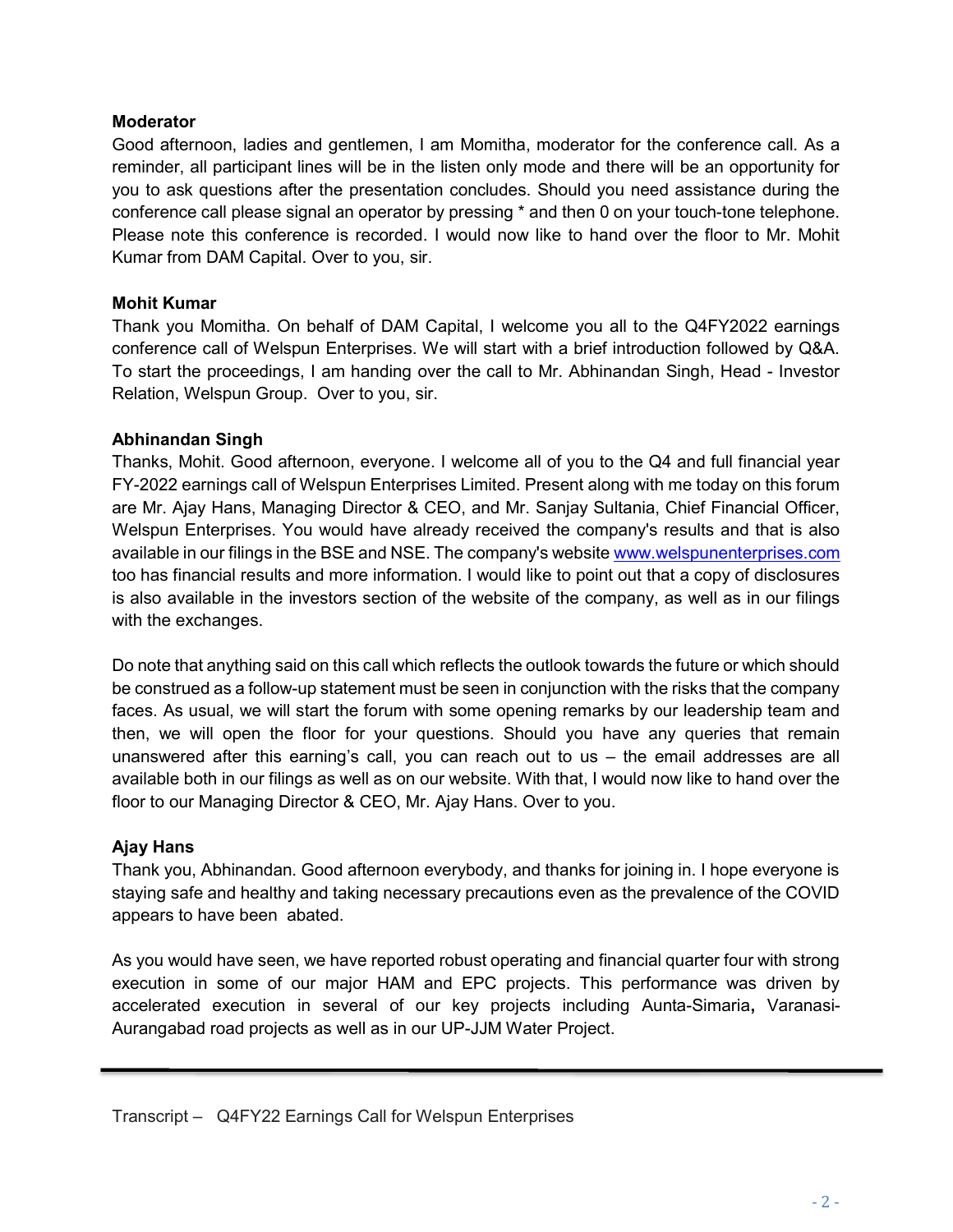Our Orderbook too remains very healthy, currently at around Rs 8,400 crore, out of which road projects are at about Rs 5,950 crore and the balance Rs 2,450 crore contributed by water segment. I am delighted to share that this Order Book also reflects an additional contract worth Rs 1,430 Crore (excluding GST) awarded to us in the current quarter, which was announced on 30th of April 2022. This repeat order is an additional work awarded from Soma Indus Varanasi Aurangabad Tollway Project.

I am particularly pleased to observe that along with our strengthened EPC Orderbook, our development portfolio is also progressing quite well, with six out of eight projects achieving PCOD and COD, and those are now revenue generating projects. We received the Provisional Certificate for Commercial Operation (PCOD) in one of our flagship projects, which is the Mukarba Chowk to Panipat BOT Toll Project during Q4 and post PCOD, toll collections in this project have commenced from  $6<sup>th</sup>$  of April 2022. We take great pride in sharing that our Hon'ble Union Minister of Road Transport and Highways, Mr. Nitin Gadkari recently inaugurated and dedicated to the nation these two projects, the Mukarba Chowk to Panipat BOT Project on  $4<sup>th</sup>$  of April 2022, and the Chikhali-Tarsod HAM road Project on  $24<sup>th</sup>$  of April 2022 - and he acknowledged our contribution to Nation building and the superior quality which is comparable to international standards. During the quarter under review, the company received the completion certificate of Gagalheri-Saharanpur- Yamunanagar HAM project from NHAI on 10<sup>th</sup> of February 2022.

Welspun Enterprises has a diverse portfolio in Roads and Water & Wastewater projects with a pan-India footprint. Forging ahead with our focus on building on order pipeline in the roads and water segment, we are also exploring opportunities within their high potential sub-segments. With visible government thrust on improving and expanding on infrastructure sector, particularly in the Road and Water & Wastewater sectors, the opportunity is huge for an infrastructure player like us. With this, I now hand over the call to Mr. Sanjay Sultania, our CFO, to share the key highlights of our financial performance. Over to you, Sanjay.

### Sanjay Sultania

ī

Thank you, Ajay ji and good afternoon to all of you.I am sure everybody is in good state of health as we have already passed COVID. I am thankful to Ajay ji that he has given a very good journey that we have started as a new team as a management from the last quarter, particularly. I believe this quarter has been particularly exciting in the sense from the two perspectives, one perspective from the business side that company achieving PCOD and COD in our largest project, Mukarba Chowk - Panipat has started tolling operations also with effect from the April  $6<sup>th</sup>$ , though we got the PCOD on 31st of March, which is the last day of the financial year. I am very glad and very happy to state that this quarter sequentially has done better from the previous quarters.

And we believe the momentum will stay on as we are built up to large projects, Varanasi-Aurangabad and our water side UP Nal se Jal Scheme. Now, coming back to the financial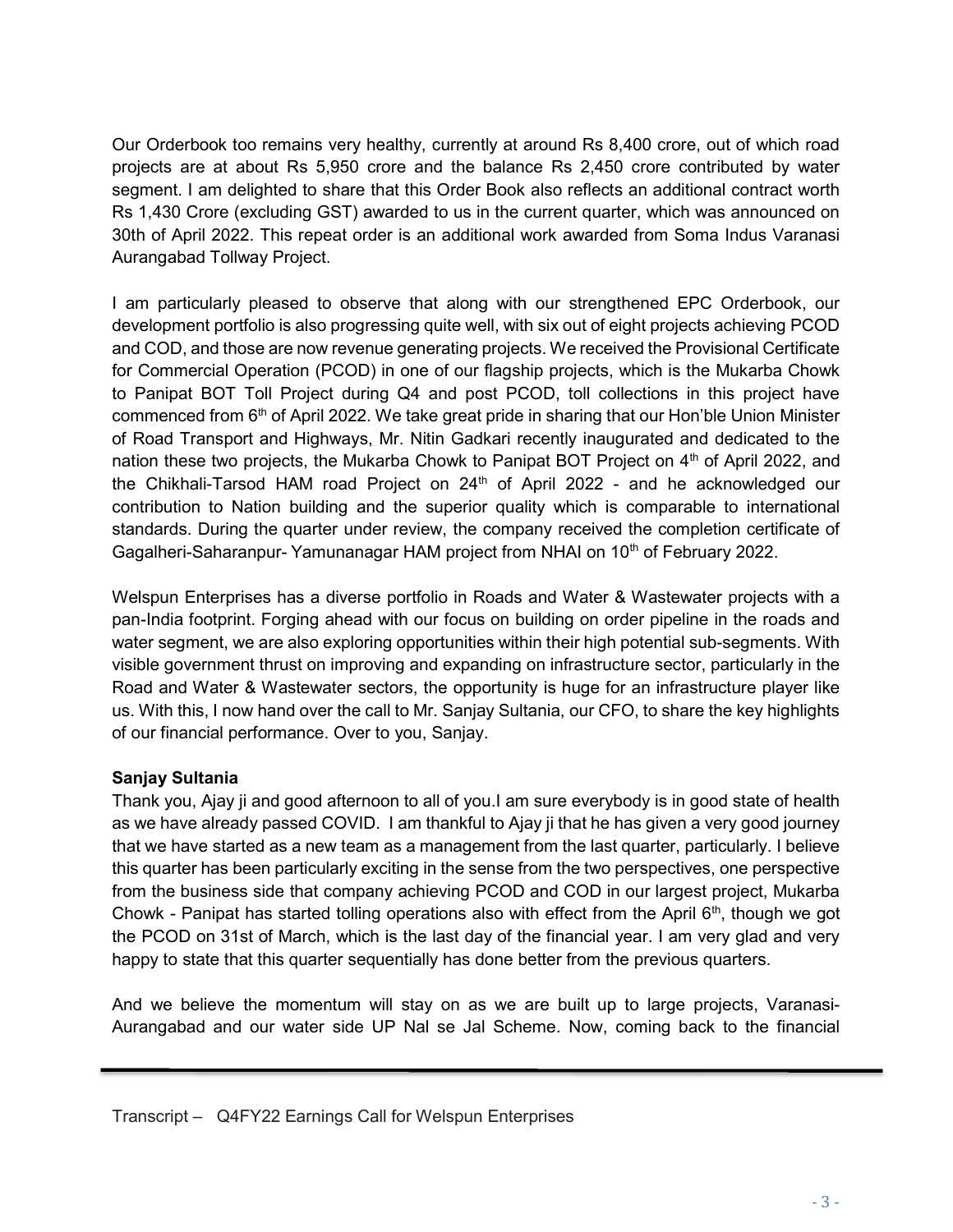highlights for this quarter, and for the full financial year as I am sure you must have seen the filing from the websites, the results of the company is known to you, however, just for the ready reference, the company's revenue during Quarter 4 FY22 has more than doubled from the previous quarter. As we have met in the last earnings call, we knew why the last quarter was slightly depressed. And we also talked about then from this quarter to the next quarter, the revenue momentum is going to be stepped up from now on. In Q4 FY22, we have revenue of Rs 467 crore, which has more than doubled from the previous quarter on the back of the strong execution. The robust top line growth has also resulted in significantly better EBITDA margins for the Q4, which is Rs 85 Crores compared to Rs 22 Crores in Q3.

As a result, EBITDA margin in Q4 FY22 improved against all previous quarters and accordingly it translated to the PAT as well which from last quarter from Rs 6 crore increased to Rs 53 crore. If you look at the full-year basis, the company reported a standalone revenue of Rs 1,307 crore in FY22 in comparison to Rs 1,410 crore reported in the previous year. EBITDA was at Rs 182 crore in the current financial year, which is FY22 as against Rs 198 crore in FY21 So we were basically in line with the last year margins and slightly sort of the last year revenue, but we are moving up and in Q3 as we discussed last time, because of that, the overall full-year revenue and slightly EBITDA has been impacted; otherwise, it has been a good year for us. And I can see the momentum going up. From this quarter onwards, we are also seeing the same momentum maintaining.

Now, when I come to the consolidated performance, revenue for Q4 FY22 was Rs 485 crore as against Rs 242 crore in Q3, consolidated EBITDA during Q4 FY22 was Rs 126 crore as compared to Rs 57 crore. EBITDA margin improved as compared to previous quarter as we have seen in the standalone, because the standalone impact directly goes into the console as well. Consolidate PAT at Q4 FY-22 was Rs 65 crore as compared to Rs 33 crore in Q3 FY-22. On the standalone Balance Sheet side, I would like to point out to all my colleagues, investors and analysts that the company has not raised any additional debt during the last financial year that is FY 21-22.

With regards to the consolidated financials on the full-year basis, the revenue was at Rs 1,401 crore against Rs 1,530 crore in FY21. Consolidated EBITDA during FY22 was Rs 323 crore as compared to Rs 306 crore in FY21. EBITDA margin improved, as we discussed during the standalone margins, the same way the margins have been flown to the console as well. And consolidated PAT for the FY22 was Rs 126 crore as against Rs 130 crore in FY21. We see the company on the financial front was in line with the last financial year, but sequentially from the last quarter, we are going up and we expect the same kind of momentum in the coming quarter as well.

This is all from my side, we can now open the floor for questions and answers, please. We are happy to answer from my side as CFO and Mr Ajay Hans, MD and CEO of the company. Any questions are welcome, please. Thank you very much.

ī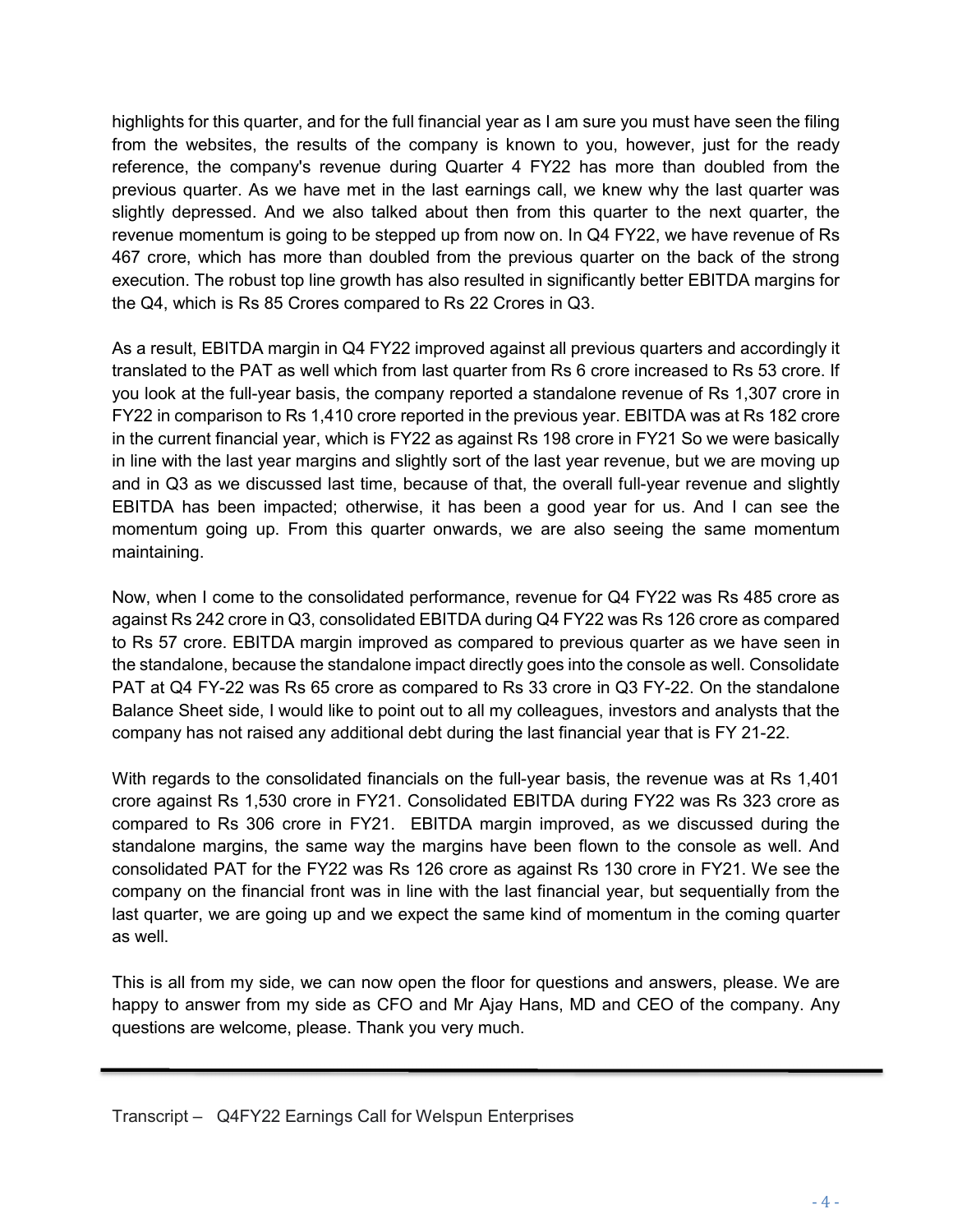### Moderator

Thank you, sir. Ladies and gentlemen, we will now begin the question-and-answer session. If you have a question please press \* and 1 on your telephone keypad and wait for your turn to ask the question. If you would like to withdraw your request, you may do by pressing \* and 0. So, our first question is from Mr. Rohit Natarajan from Antique Stock. Please go ahead, sir.

#### Rohit Natarajan

Thank you. Thank you for this opportunity. Sir, if I understand  $2/3<sup>rd</sup>$  of our order backlog comes from this Varanasi Water Project and Aunta-Simaria. What exactly is the execution pattern for these projects in FY23 and 24? Are we staring at very strong numbers in FY23 and 24 Could you give us some guidance on what the execution would look like?

### Ajay Hans

Rohit, I would like to say that the new project that is Varanasi-Aurangabad is fully mobilized now. And as far as Aunta-Simaria project is there, this is under execution, and we are looking forward to complete within next financial year. And Varanasi-Aurangabad the previous project what we got in sometime September or October, now, we got an additional order on the same stretch, previously we got 136 kilometers and additional 38 kilometers have been added on the same stretch and contractors are more or less mobilized. So, we see a good revenue building up in the current financial year and the next financial year.

#### Rohit Natarajan

This water project, UP Nal se Jal, these are typically short cycle orders. So, the execution over there also should be ideally be very strong, right?

### Ajay Hans

Yea, this is a short cycle project, but the volume of this project is very high. We are almost covering 2,500 villages under this scheme. So, right from identifying the source and delivering up to the individual residents of 2,500 villages of the project, so you can understand the spread of this particular project. So, this project is also more or less mobilized, the revenues have started coming in, but it is coming in phases. So as of date, around 40% of the work front is available, another 60% will be available to us in next 6 to 8 months. So, the cycle is around 18 months for each phase.

### Sanjay Sultania

ī

In addition to that, you know, in the Nal se Jal Scheme what is happening, the consolidated order book is not being booked at a single day, because this is booked on the scheme by scheme so it is kind of a rolling targets of completion and finishing. It is not that we got the order Rs 2,000 crores today, and we have to complete in 18 months. As the schemes get approved the order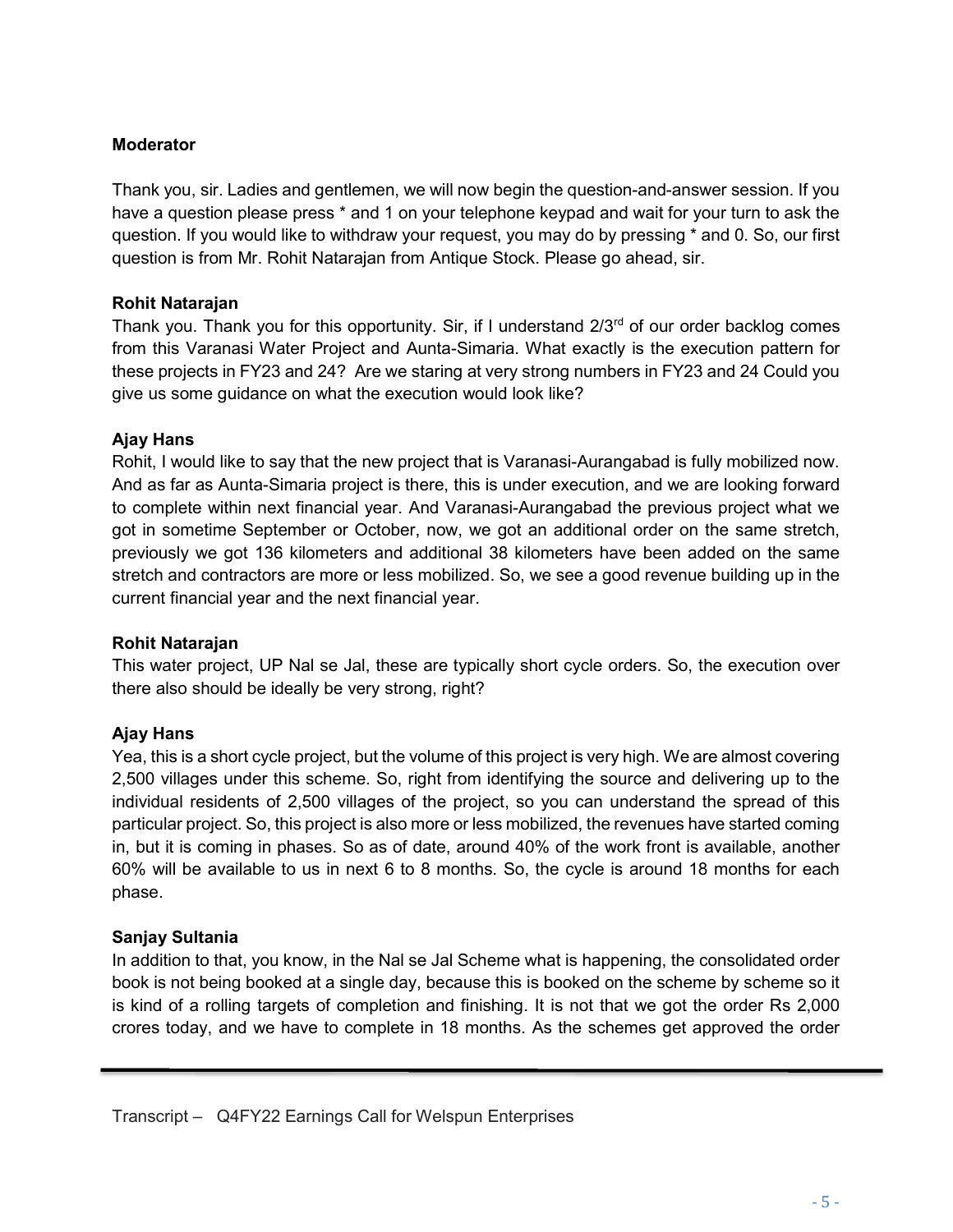book is getting added. So, 2,500 villages is getting added, so from the date we signed the agreement, the time clocks from there which is kind of revolving target date. It is not a fixed date.

### Rohit Natarajan

Got it. So, if I put up all this projects together, so would it be fair to make an assumption that Rs 2,500 kind of core of execution, can we see that in FY23?

### Sanjay Sultania

It is very difficult to point out, but I would like to say that from the last call, Q3 call, we have been speaking and Q4 we have already seen, which is completely present in our table that we are seeing an upside started happening, and we see the same kind of momentum on the coming quarters as well. And the hardcore number to predict is very difficult at this point of time to say or to comment, but the only confidence which I wanted to give, that this two new projects have started, we got an additional order of close to Rs 1,430 crores on the on the same stretch, which would give me an ease of execution, because it is about same stretch, all these favorable points, points out that the coming financial year could be better than the last financial year.

#### Rohit Natarajan

Sure. So, this non-availability of sand was impacting your TN project. What exactly is the situation over there, it's like smooth sail as of now?

#### Ajay Hans

There were some issues in that state for sand as well as the earth material; however, some solutions have been worked out, and we have started progressing on these projects. So, this project is also fully mobilized now. So, we expect that we should be doing a good turnover from this project also. Discussions are happening on a daily basis with local government as well as state government, so we hope to do much better now.

#### Rohit Natarajan

So as of now, what is the bid order pipeline looks like, I mean, what is the target for next year's order inflow part?

#### Ajay Hans

ī

Look, we are bidding for projects very selectively, we are not going in open competition. However, like the areas where we are targeting is EPC road, EPC water and wastewater sector, and opportunities are huge. So we will be continuously bidding selectively.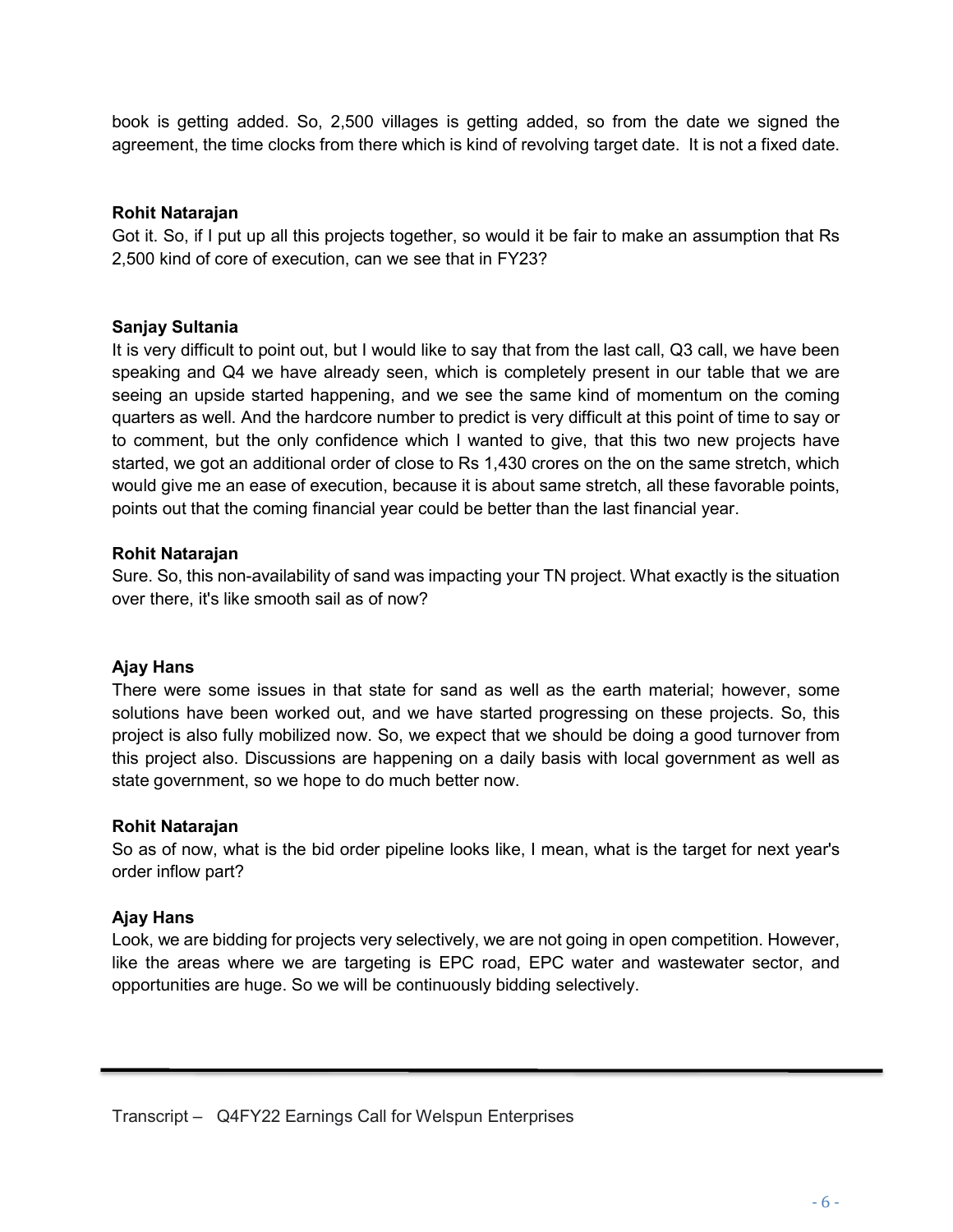#### Rohit Natarajan

Are there any big tickets projects like MCGM, you know, water projects that we've been talking about for a while. So is that project there on cards or do you have any ring road project or something of that sort any big ticket numbers that you're looking at?

#### Ajay Hans

We have bided for few packages of MCGM for this wastewater treatment plant, and these biddings and things are happening under the control of Supreme Court. So we are targeting and looking forward to get some package awarded to us in near future.

#### Rohit Natarajan

Sure, sir. And finally, sir, if I may ask one question, what is the status of your given that 6 out of 8 road projects are already in PCOD Stage, what is the status of the asset monetization part, could you throw some colour on it?

#### Sanjay Sultania

Yea Rohit Sanjay here, as we have been saying, we said in the last quarter also, so continuously yes, we are looking for asset monetization, because we're looking for recycling the cash as well. But there's nothing concrete that I can say with you, as of now. And I would request, I would say that whenever we come to any conclusions, though discussions are happening with various parties, but nothing conclusively yet, once we get a conclusion, we'll come back to you, definitely.

#### Rohit Natarajan

Sure, sir. Just a follow up on that. I understand that we have almost like invested Rs 1,000 crore into this HAM projects. This has more to do with equity, but is there any loans and advances figure, if that I can get it from you?

#### Sanjay Sultania

Can you please repeat the question?

#### Rohit Natarajan

I am looking at the total investment exposure i.e equity plus loans and advances to the road projects?

#### Sanjay Sultania

ī

You are looking at the numbers?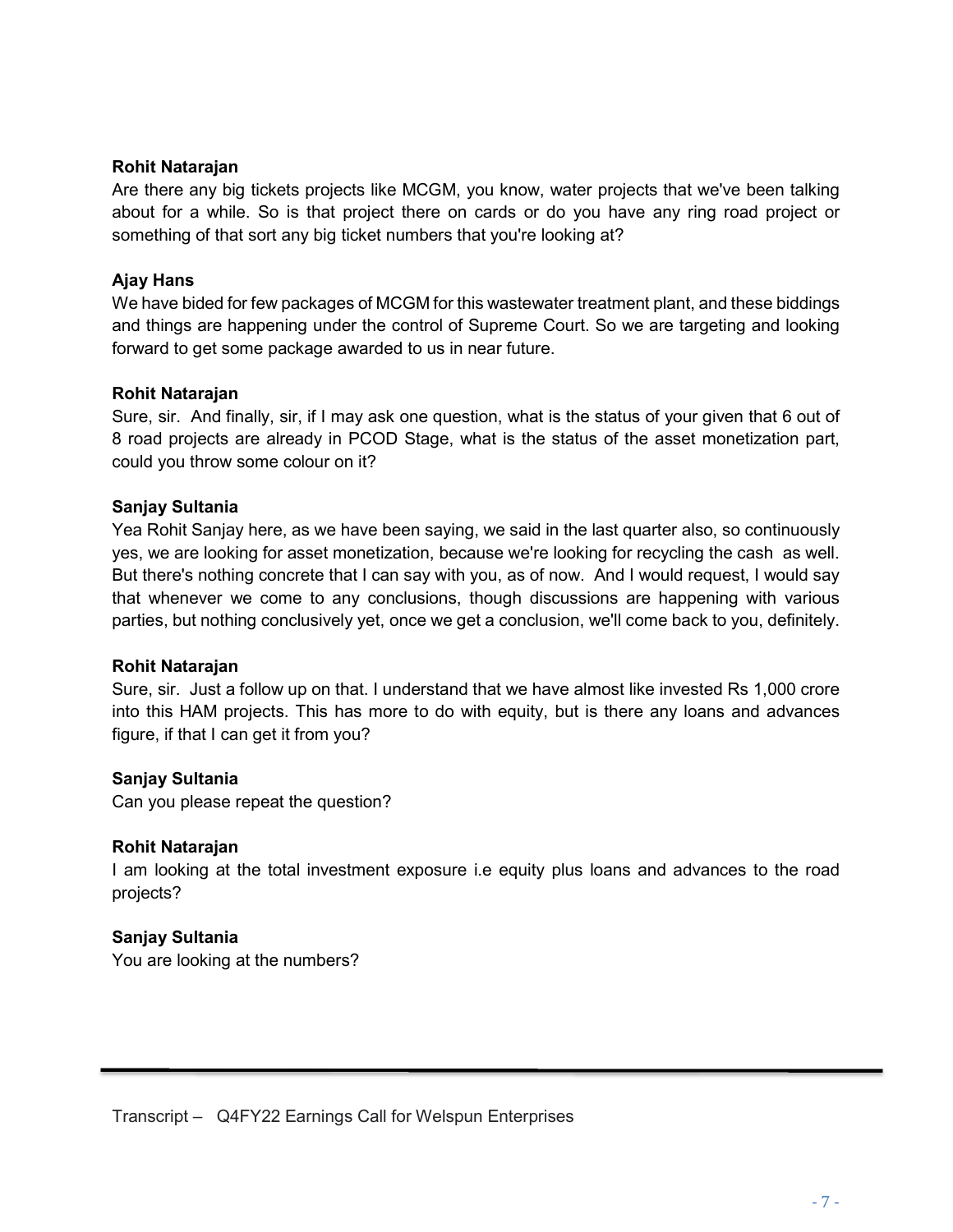### Rohit Natarajan

What is that number, I'm asking for the equity plus loans and advances in your all the road projects?

### Sanjay Sultania

If you see, put together loans marked as an equity, you keep it in one bracket, so in one bracket, we have already invested by March 2022, they were close to about Rs 2,100 crores.

### Rohit Natarajan

Okay. Sure. So, that's it from my side. I will get back into queue if there are any more questions. Thank you.

### Ajay Hans

Thank you.

### Moderator

Thank you, sir. Our next question from Mr. Nikhil Abhyankar from DAM Capital. Please go ahead, sir.

### Nikhil Abhyankar

Thank you for giving me this opportunity. I have got a couple of questions. Sir, can you please confirm whether you were involved, in Mumbai water treatment project and what was the quantum of it and do you think the bid will be finalized this time.

#### Ajay Hans

These are substantial-sized wastewater treatment plants. We have bid for three projects. And under the supervision of Supreme Court, we look forward that it should get awarded, within this month or maximum next two months.

#### Nikhil Abhyankar

And the quantum of it, sir?

#### Ajay Hans

That, I cannot share as of now, as it's under bidding and final results are awaited.

#### Nikhil Abhyankar

Sure, sir. No problem. And what is the status of Mukarba Chowk-Panipat, how much toll do you expect and how much toll was there in April '22?

### Ajay Hans

ī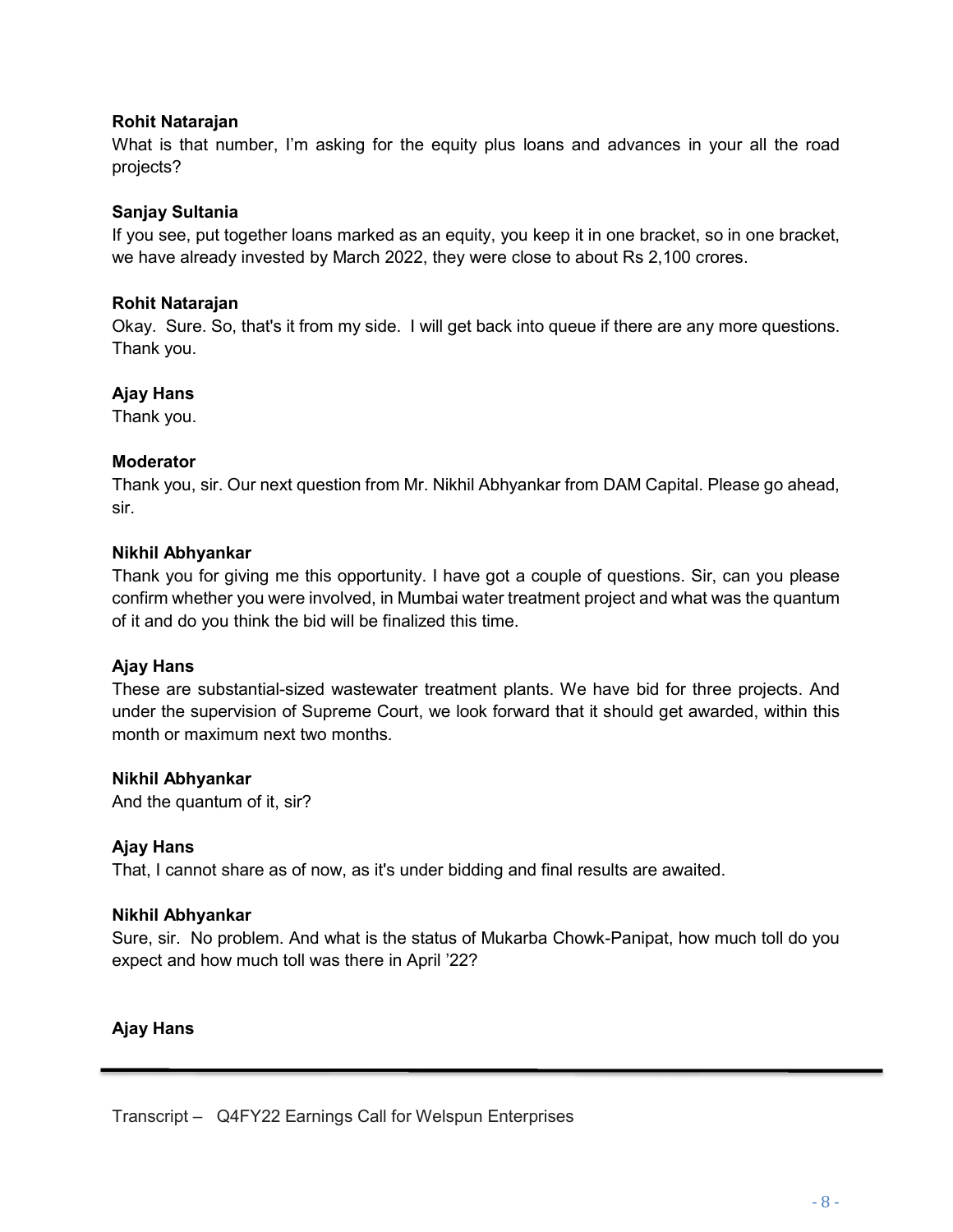This is the very first month of operation. So, it is in the range of Rs 80 to 85 lakhs on a daily basis. And we expect to grow as we move forward.

#### Nikhil Abhyankar

And any expectations for FY23 from it?

#### Sanjay Sultania

As you know that we will have started tolling from April  $6<sup>th</sup>$ , 2022, on an average, we are in the range of Rs 80 to 85 lakhs rupees per day. And our expectation is beyond Rs 1 crore per day, because now it's three tolls are going on. So, there are a lot of exemptions that are actually on the higher side, and we are looking at controlling that exemptions, which will fetch us the revenue much better than what we are earning today.

#### Nikhil Abhyankar

Sure. And one more, how much investment do you have in oil and gas block as of FY22?

#### Ajay Hans

It is in the range of around Rs 350 to 375 crores as of now.

#### Nikhil Abhyankar

Okay. And sir, how do you see the environment for ordering this in the coming year?

#### Ajay Hans

As we have already informed that, we have a very healthy order book, and we will be improving quarter on quarter. And we will be bidding selectively for new projects in these areas of road, water & wastewater. So we expect a good growth looking at the size of our company as well as the kind of projects we are looking at.

#### Nikhil Abhyankar

Okay, sir. And one last question. Is there any plan to monetize assets and any timeline for it?

#### Sanjay Sultania

Yes, as we said that we are under discussion with various people, there is nothing concrete, but we are looking for asset monetization of our completed assets. We have portfolio about 6 completed assets out of 8. As far as timeline is concerned, it's very difficult to comment on a timeline. But yes, discussions from various parties are happening. Once it gets concluded, we'll come back to you.

#### Nikhil Abhyankar

ī

Sure, sir. Thanks a lot and all the best.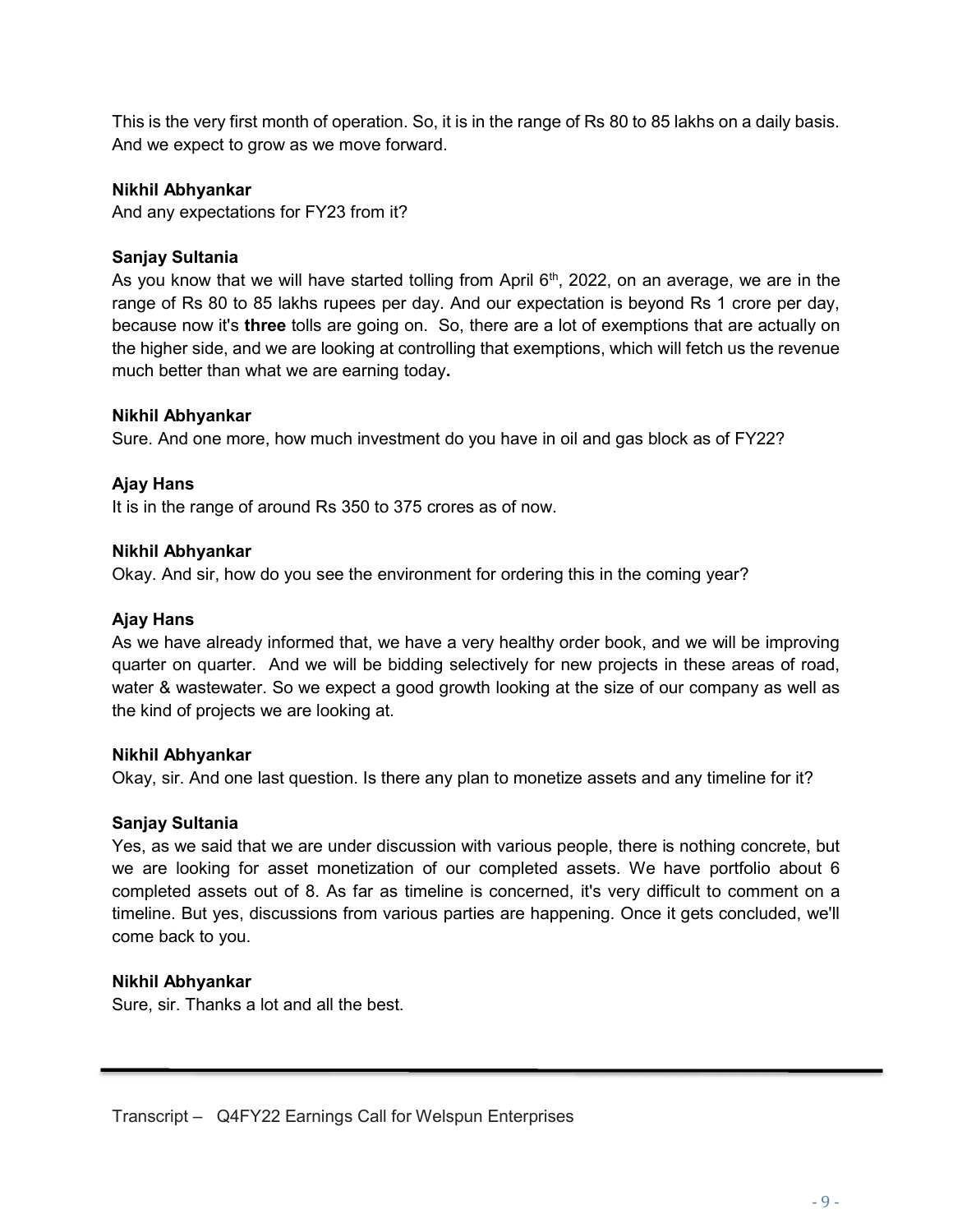### Ajay Hans

Thank You, Nikhil.

#### Moderator

Thank you, sir. Our next question from Mr. Jiten Rushi from Axis Capital, please go ahead, sir

#### Jiten Rushi

Good afternoon, sir. Thanks for taking my question. So, the first question was on the water projects of Jal Jeevan. So, these are what I understand, are these fixed price contracts?

#### Ajay Hans

These are fixed price contracts with the escalation on certain items in-built in.

#### Jiten Rushi

Because these are most of the item rates contract. So what I understand is almost 80% is commoditized. So, do we see any margin impact as you said that because of the rising raw material cost, any margin pressure, we are expecting these contracts going forward?

#### Ajay Hans

Look, there are two major components, one is steel pipes, and the other is HDP pipes. Now, HDP pipe escalations are covered through raise in rate, which is specified. And as far as steel prices are concerned, these are fixed. However, based on our execution strategy, we have tied up for these pipes at the start of this particular project. So, we are saved in terms of that escalation as of now, for the current lot, for the orders, which have already been received and we are executing. In the future whatever we're going to get, we'll see the price adjustments at that particular time.

#### Jiten Rushi

So, as you said that, as and when the DPR gets approved, and the contract gets signed, the work in the villages starts. So, this you're talking about the whole water backlog wherein, you're entered into a contract with the supplier, what I understand is correct?

#### Ajay Hans

Right, that's correct.

#### Jiten Rushi

Sir, you said steel pipes and the other thing which is used is what you said, I forgot?

#### Ajay Hans

ī

What I said, whatever lots, we have finalized the contracts on that we have already placed orders right at the start of the project. So, we are saved from these escalations.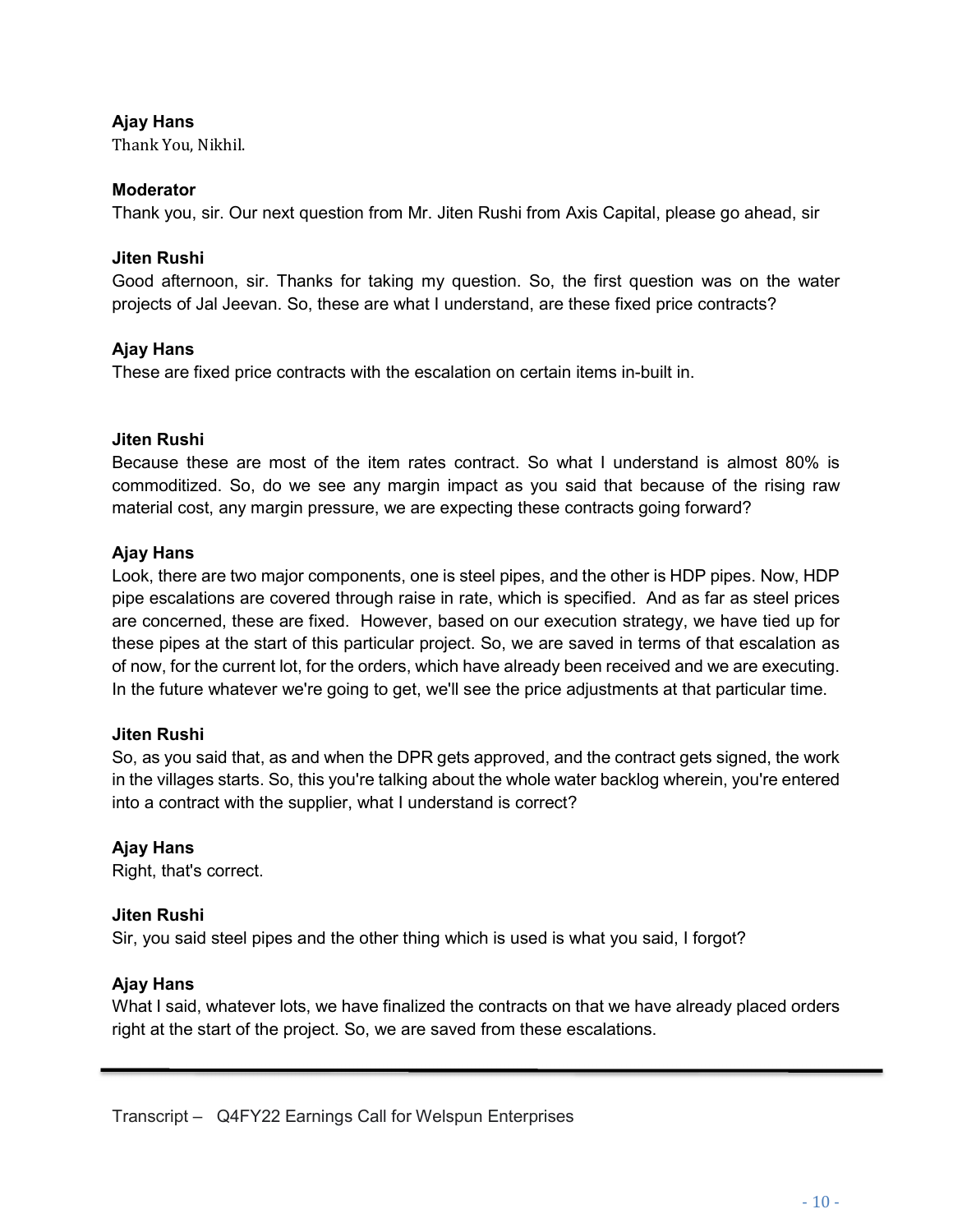### Jiten Rushi

I understand that. You said there are two commodities which are?

### Ajay Hans

Okay. For HDP Pipes, there is a base price of raisins specified in the contract and the prices are linked with a raisins. So as and when at the time of buying these particular things that adjustment is available in the contract.

#### Jiten Rushi

That is 100% pass through, what I understand.

### Ajay Hans

Yes, that's 100%.

#### Jiten Rushi

All right. Yeah, obviously, if we increase the item rates. The second question on the margin from what I understand was is a Quarter 4 has been like, you'll see a big jump in the margin. So, is there a change in mix.

#### Jiten Rushi

Hello?

#### Sanjay Sultania

Hello, can you hear us?

#### Jiten Rushi

Yes sir. Now, I can hear you. Yeah. So on the margin front, so, yeah, we have seen bump up in the margin for the quarter what I understand. So, any change in the revenue mix this quarter, and what could be the steady state margin for the standalone business, going forward?

#### Sanjay Sultania

ī

This is a Sanjay here. Whatever jump in the margin, we have seen in the quarter four, this is not basically as you said about the project mix, like we are into EPC or the large two projects, which we have started in the Q4, this Varanasi-Aurangabad, and UPJJM this year that has helped us to improve the margin. And secondly, what has happened is that the projects which are under the closure of stage., the various projects may be on the COD and PCOD, so the cost of completions of these projects, which we have saved the cost while doing reconciliations . That impact has also favored us in this quarter so that profit margins are seen better.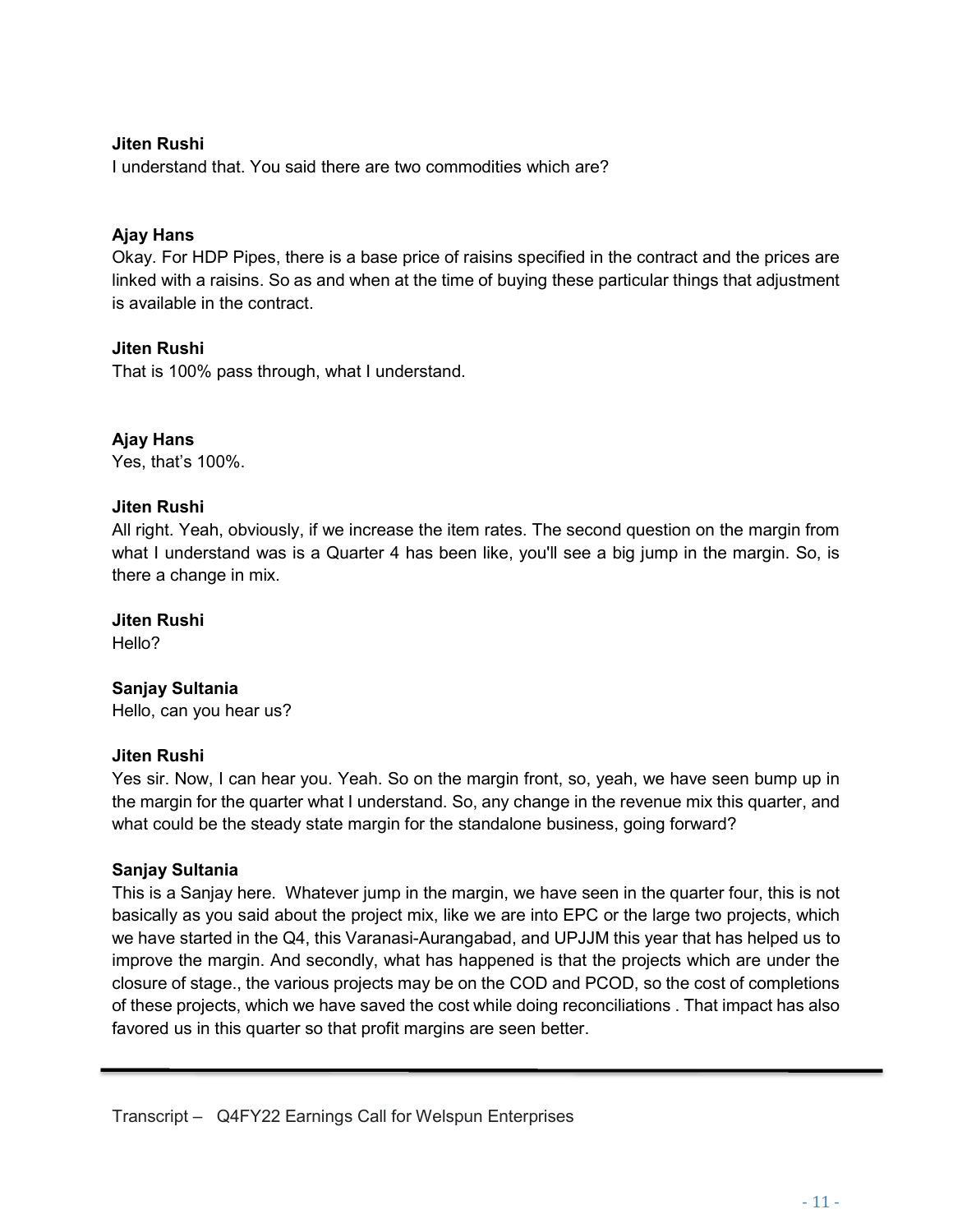### Jiten Rushi

Okay. On the road segment, what would be the margin pressure because, we are doing most of the HAM projects and EPC contract, as we are subcontracting the EPC work. So, how is the agreement between yourself and the subcontractors in terms of this cost pricing pressure, who will bear the margin, yourself or the contractor or how this entered into?

### Sanjay Sultania

Your concern is right here that commodity prices are really rising and they are rising in a very unprecedented move. The prices of cements, the prices of steel, across the commodity prices are rising up. In our project like for water, Mr. Ajay Hans has already explained to you, in one of the projects, with our Varanasi - Aurangabad project, because the execution has just started, going forward because this is a fixed price contract going forward there could be some margin pressure on this particular project. Otherwise, in other projects, we are largely protected from the escalation of commodity prices, rise in the commodity prices.

### Jiten Rushi

The escalation is covered for the 40% of the project, because you are getting the money initially at 40% during the construction period. So, you could only pass through to the standalone entity up to 40% of these price increase and then, 60% has to be paid by the parent or something like that?

#### Ajay Hans

That is correct. Escalation is covered for 100%, but 40% is paid out and 60% by the entity, but largely the impact is not much, because we are covered under escalation for the HAM project.

#### Jiten Rushi

So, what I understand even the subcontractor, whom you're hiring, they also get the escalation 100%, right, from your side?

#### Ajay Hans

More or less, back to back arrangements, because we want to be fair with our subcontractors. So whatever we are getting we are also open to pass on to them.

#### Jiten Rushi

ī

Sir, just last question, so what could a steady state margin for probably next year, probably FY24 is too far away, but at least for FY23, any budgeted analysis done by the management for next year or year after that?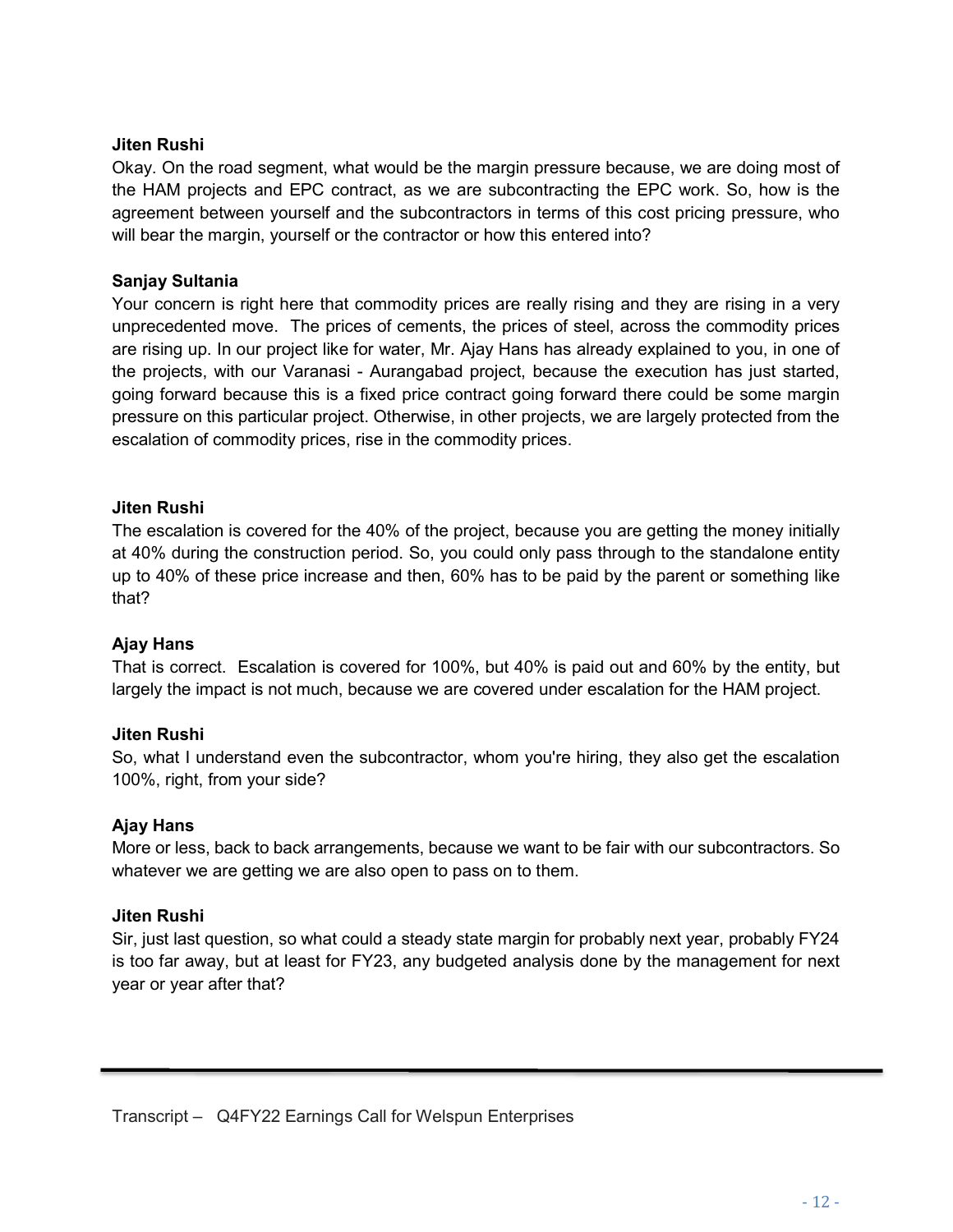### Sanjay Sultania

See, as far as margin is concerned for FY 22-23 or FY 23-24, it is difficult to predict, but what we believe that it should be in the line of what yearly EBITDA margin that has come out in FY22, because we have covered our two large projects in this quarter that give us a signal that the whatever EBITDA margins we have seen on the whole year in FY22, that in my views should get reflected in the coming quarters.

### Jiten Rushi

Last question on my side is on the interest costs rising scenario. So, what is our expectation. So, for the older projects, obviously, we have done some refinancing, I'm assuming at a lower rate. So, any, are these projects coming up for again refinancing the rate would change at the standalone level also, the interest rate can go up, so, which can impact the IRR in the interim, so and we are targeting to sell some assets. So, any view on that or the status quo has not much impact overall?

### Sanjay Sultania

No. See, if you see on the standalone basis in some of the loan, which because we have not drawn any loan as I stated in FY 21-22. Whatever we have drawn previously to some extent, we are protected, because the reset has not started, it will take some time to start the reset. But yes, that's probably one concern because 40 bps RBI increased, but for our HAM projects, which are already completed projects, there we have an subset the annuity, we get the interest. If the rising is happening on the cost side, it should happen on the revenue side as well.

#### Jiten Rushi

Those are linked to the old, agreement like bank rates plus 3%, unlike that will get nullified.

### Sanjay Sultania

Whatever pressure will come on this side, that pressure will come that side also.

#### Jiten Rushi

So you mean to say it will be nullified. Okay. Fantastic. Just on the bid pipeline you highlighted something, but any concrete awarding, are we expecting from NHAI in Q1 in terms of the value comes outstanding pipeline, the outstanding tenders in Q1?

#### Sanjay Sultania

ī

See, as of now, we don't have any outstanding tenders with as far as NHAI is concerned, because we are very comfortable with the order book, we are not concerned for the visibility of next 2 to 3 years. And this MCGM tender, which results are awaited, we are very hopeful to get one project out of it. Once we get it, our order book becomes very healthy with a good visibility of next 2 to 3 years. So, what we will see as here strategy of selective bidding, so we will see and then evaluate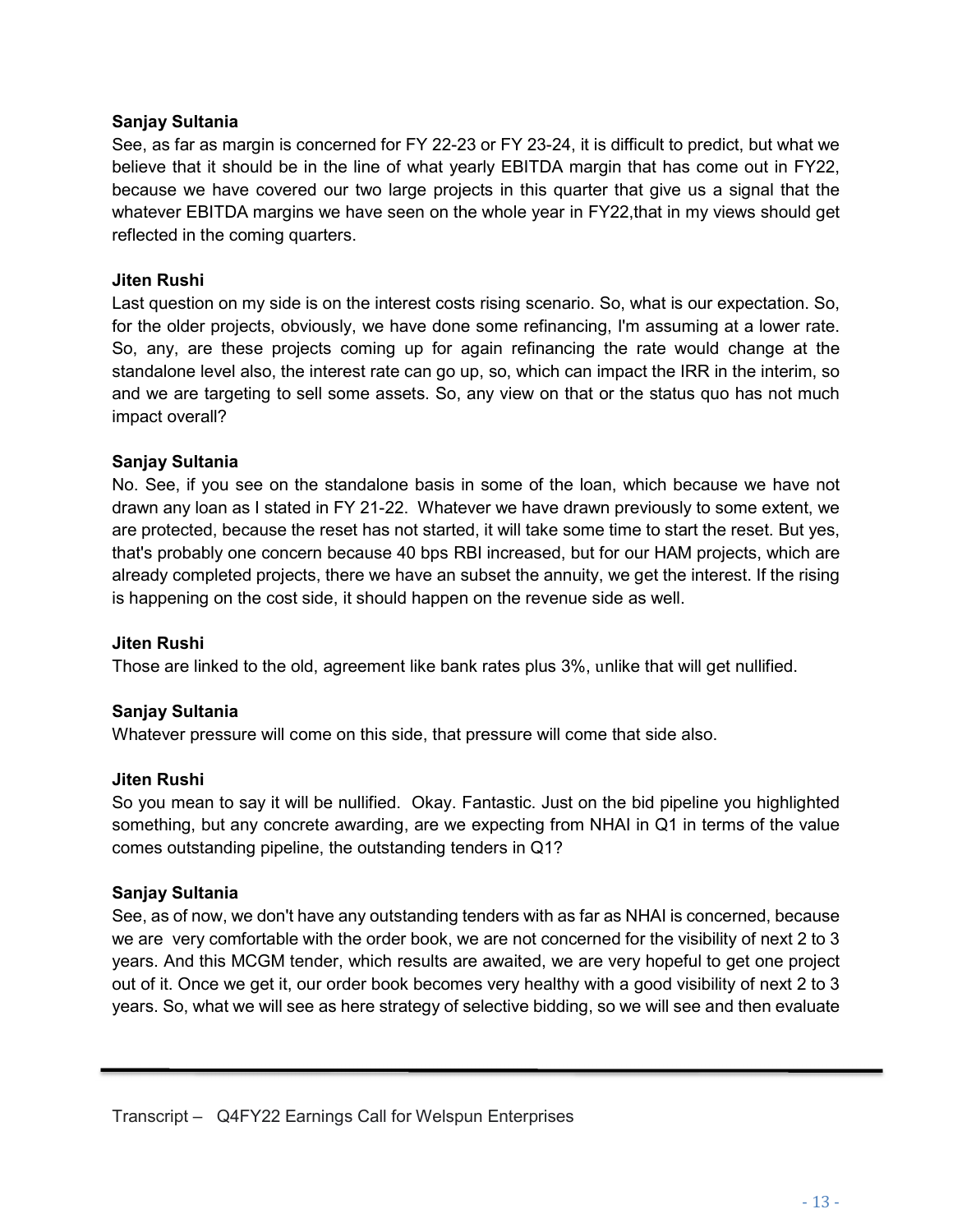if you're getting anything in the road and water and wastewater sector, we will continue to do that. But if you ask me today, we don't have any pipelines with NHAI as of now.

### Jiten Rushi

So any guidance, inflow guidance from your side for this year?

### Sanjay Sultania

I did not get your question.

#### Jiten Rushi

Sir, order inflow targets in terms of value and mix?

### Ajay Hans

We have not specifically targeted, but we will be continuously exploring good opportunities and whatever comes we have capacity to execute, so we will take it.

#### Jiten Rushi

Got it, sir. Okay. Thanks a lot. And all the best from my side. Thank you.

### Ajay Hans

Thank you. Thank you very much.

#### Moderator

Thank you. So the next question from Mr. Meet Parikh from Anand Rathi. Please go ahead, sir.

#### Meet Parikh

Good afternoon, sir. Thank you for the opportunity. I just have one question regarding the equity requirement, which we have provided in the press release, we are supposed to invest around Rs 203 crores in the next 1 to 2 years. Can you give a breakup in terms of how much is going to be invested in in FY23? How much we're going to be investing in FY24 and how much is required for the HAM projects, and the BOT projects?

#### Sanjay Sultania

ī

See whatever money we require to invest in equity in the coming year, the major one is one of the BOT, which we are looking to complete in this financial itself, close to about Rs 100 crores we are looking at investing into that entity, in the BOT projects and the balance will come on in fragments. So, there's no one time, because the SNRP project is another one, other than all our HAM projects, the equity has been fully subscribed, so SNRP project as and when it is getting progressed, we will start putting in an equity. It may take one year to two years of time depending on the project completion state.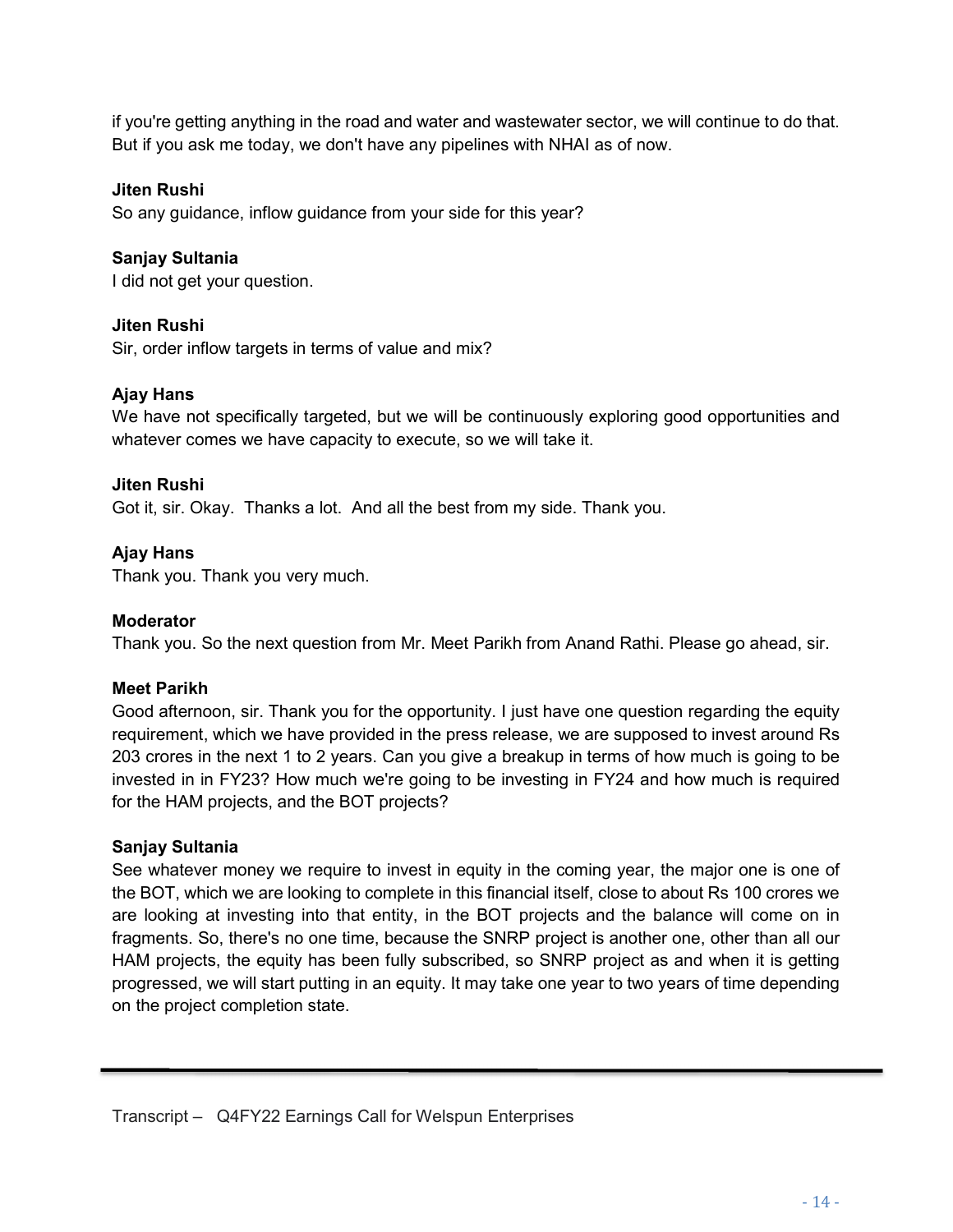### Meet Parikh

So, if I get it right Rs 100 crores from the BOT project for this FY23, over and above, there will be some fragmented investments of the HAM project and the balance will go into FY24.

### Sanjay Sultania

Yes.

## Meet Parikh

Thank you very much sir. That is it from my side.

### Ajay Hans

Thank you.

### Moderator

Thank you. Ladies and gentlemen, So, we have a follow up question from Mr. Rohit Natarajan from Antique Stock, please go ahead.

### Rohit Natarajan

Thank you for this opportunity again. My question is on towards the strategy part. Now that there is a change of guard that we see the top management has changed to a large extent, Mr. Hans has taken over. Is there a strategic roadmap for how this company's execution, order backlog and how the balance sheet would look like maybe say over the next three to five years as such, are there any thoughts given on that?

#### Ajay Hans

Yes. We definitely have a strategy, and we are looking forward to grow big and accordingly we will be proceeding or identifying very specific project opportunities. And we are expanding our management width in line with that. Previously, we were doing projects, which were more of HAM and more on subcontracting. Now, EPC going forward is a thing. So, we may be developing some in-house facilities and in-house capabilities also. So, we'll be looking at all directions to expand in near future and continuously move on improving our top-line, bottom line in the coming years.

### Rohit Natarajan

ī

If I understand, if you could give some colour on those numbers like how the execution in top line will go from let's assume are you looking at Rs 4,000 to Rs 5,000 crores of execution over the next three to four years? Is that the number you have in mind? Also, would you, you said that you were looking more to do with EPC opportunity as such. So, how will be the order backlog mix would look like, will it be largely driven by your water, water-based projects or will there be an optimal mix of road and water, any colour on that?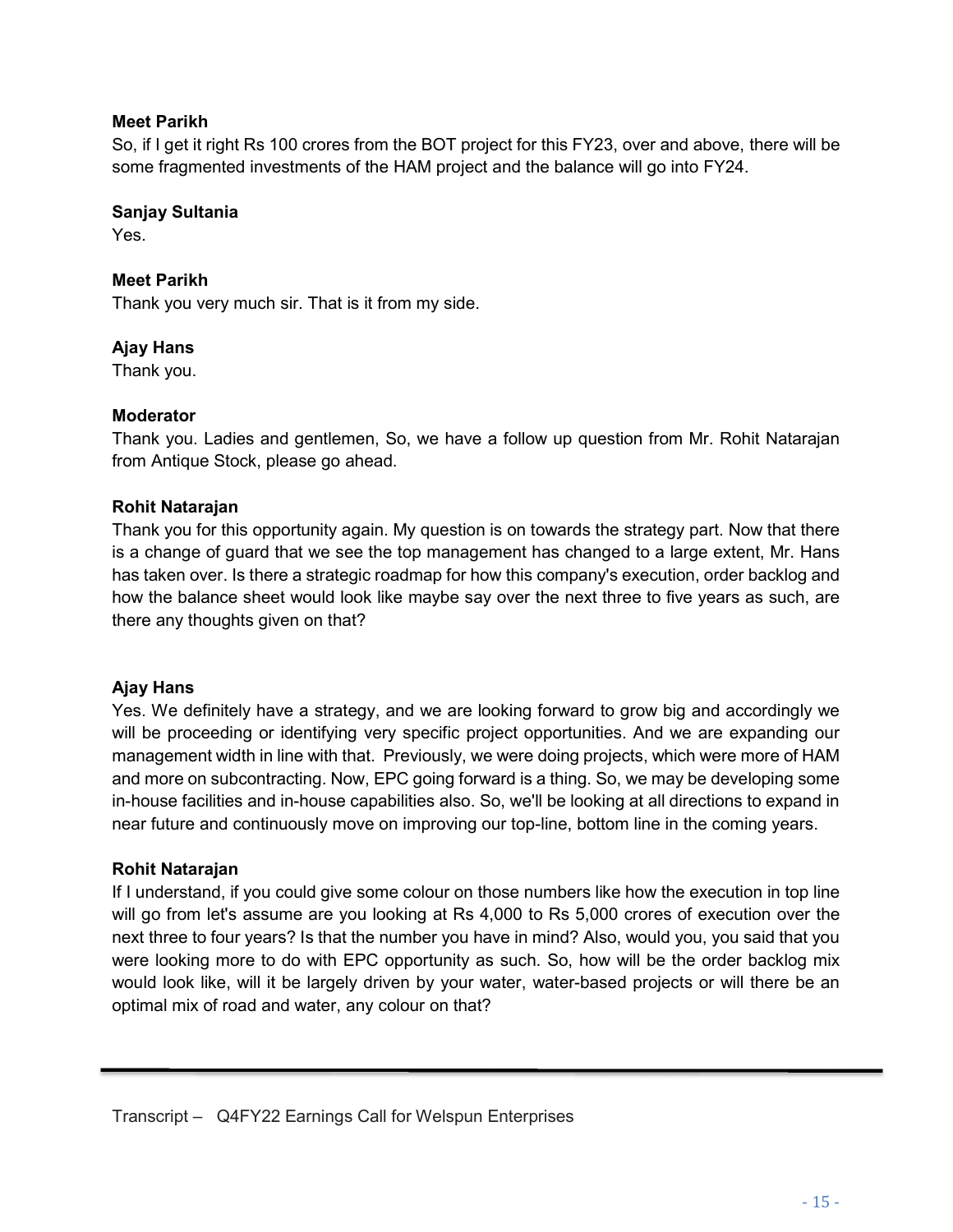### Ajay Hans

Going forward we are looking forward a ratio of 50:50, 50% road, 50% water & wastewater, and looking into our current order book, which is around 8,400, plus some orders are under pipeline looking into that we need to execute these projects in a timeframe of 3 to 3 and a half years going forward, so you can estimate what kind of numbers can come in and projects are fully mobilized. So, definitely, we will be, with our execution capabilities, we should be able to do it in within these timeframes.

#### Rohit Natarajan

I got that part that sir, that within the current order backlog you can do execution in three years and maybe peak execution of Rs 3,000 crores can be achieved, but I'm talking about something much bigger than that. I mean, have you given like what should be your ideal capacity of order backlog look like? I mean, are you looking at bigger numbers, say Rs 12,000 crore of order backlog moving up the execution for it.

### Ajay Hans

Like what I have already shared, we have capacities available. So, looking into the project bandwidth and the specialty of the project we will be definitely exploring.

#### Rohit Natarajan

On the asset heavy business model part, you were keen to explore some railway station development opportunities in the past. What is the situation over there?

#### Ajay Hans

That is still under exploring stage. We have done some studies we have engaged some consultants to carry out those studies, but it is still not the reality. As and when this opportunity comes, we are definitely looking in exploring these railway opportunities.

#### Rohit Natarajan

So, on one side, you say EPC is your focus as such, but strategically you're open even to explore these kinds of opportunities?

#### Ajay Hans

Absolutely. EPC is going to be there. But developmental projects will also be there, asset base project will also be there, but as far as the execution strategy is there, we would like to be asset light.

#### Rohit Natarajan

ī

Sure. Got it, sir. Thank you. That's it from my side.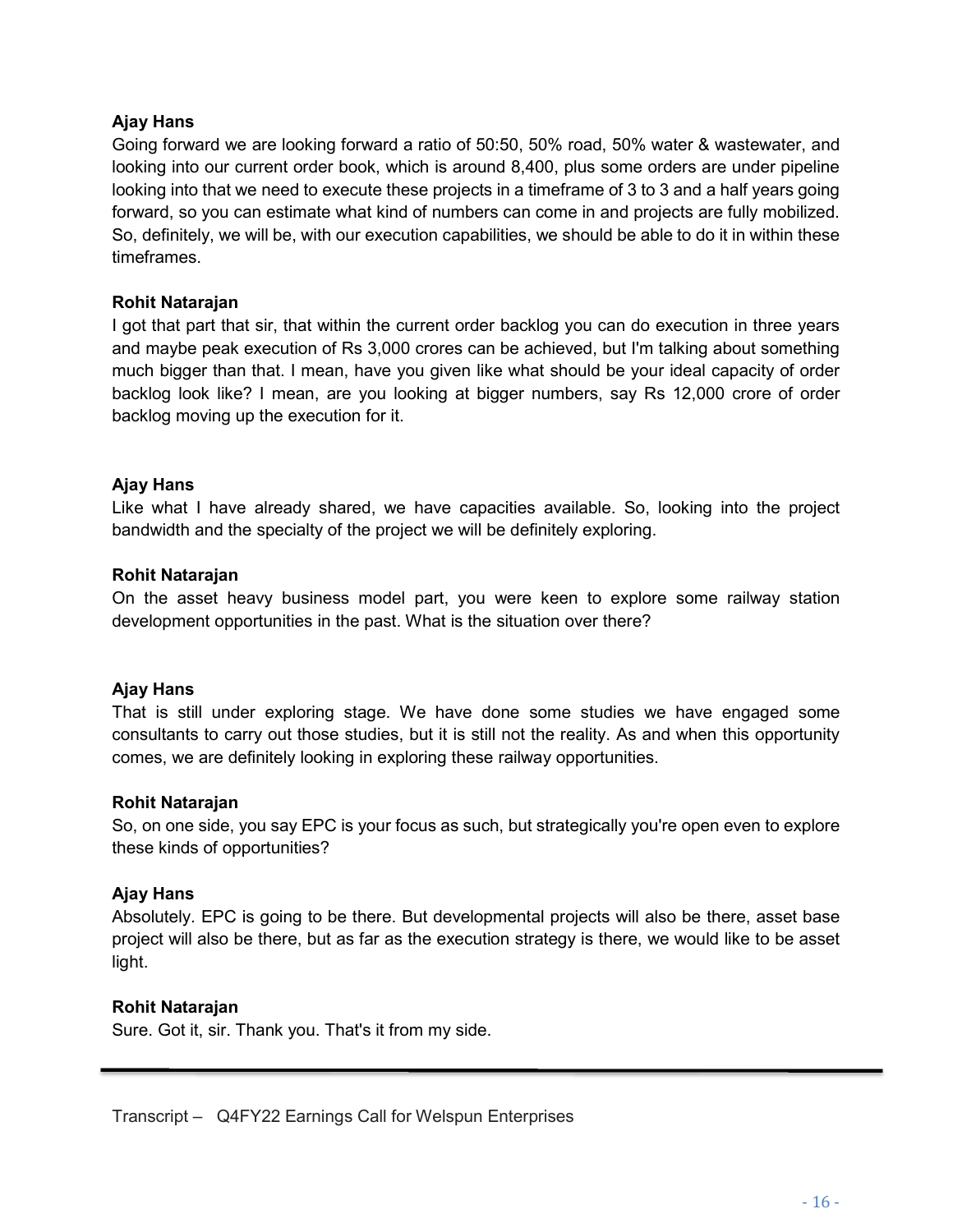#### Moderator

Thank you, sir. Next question from Mr. Saket Kapoor from Kapoor Company. Please go ahead, sir

#### Saket Kapoor

Namaskar, sir. Thank you for this opportunity. Firstly, when we look at the other income part, if you could explain the nature of the other income component that forms a substantial part of our profits.

#### Sanjay Sultania

Saket, you are talking about other income on a standalone basis, or you're looking at on the consolidated basis?

#### Saket Kapoor

I'm looking at the consolidated numbers, the other income for 31<sup>st</sup> March stands at Rs 173 crore.

#### Sanjay Sultania

In the other income, basically, there are two parts. One part is, if you see in our subsidiaries, all subsidiaries are under the service concession agreement, and these service concession agreement, we build the financial assets and the interest on this financial assets are being accrued in the company, which gets reflected in other income apart from that interest on any amount lying in escrow account that was also part of that and whatever we are going to receive as an interest on the financial asset, that is a major component of the income from this other income.

#### Saket Kapoor

When we look it as a percentage, when we look at the revenues for the year at Rs 1,400 crore, and keep the other income separately, then the margins are not there, when I just wanted to understand, do they form the part of the revenue from operations only and they have only been clubbed separately.

#### Sanjay Sultania

No, see other income are always separate given because if you see my standalone also, we even our press release we have given revenue from operations separately and other income separately.

#### Saket Kapoor

ī

Right, sir. When we speak about this Jal se Nal part of the story about what is the, I mean how much have you executed for this year and what is the pending orderbook and which state are we executing these orders, sir?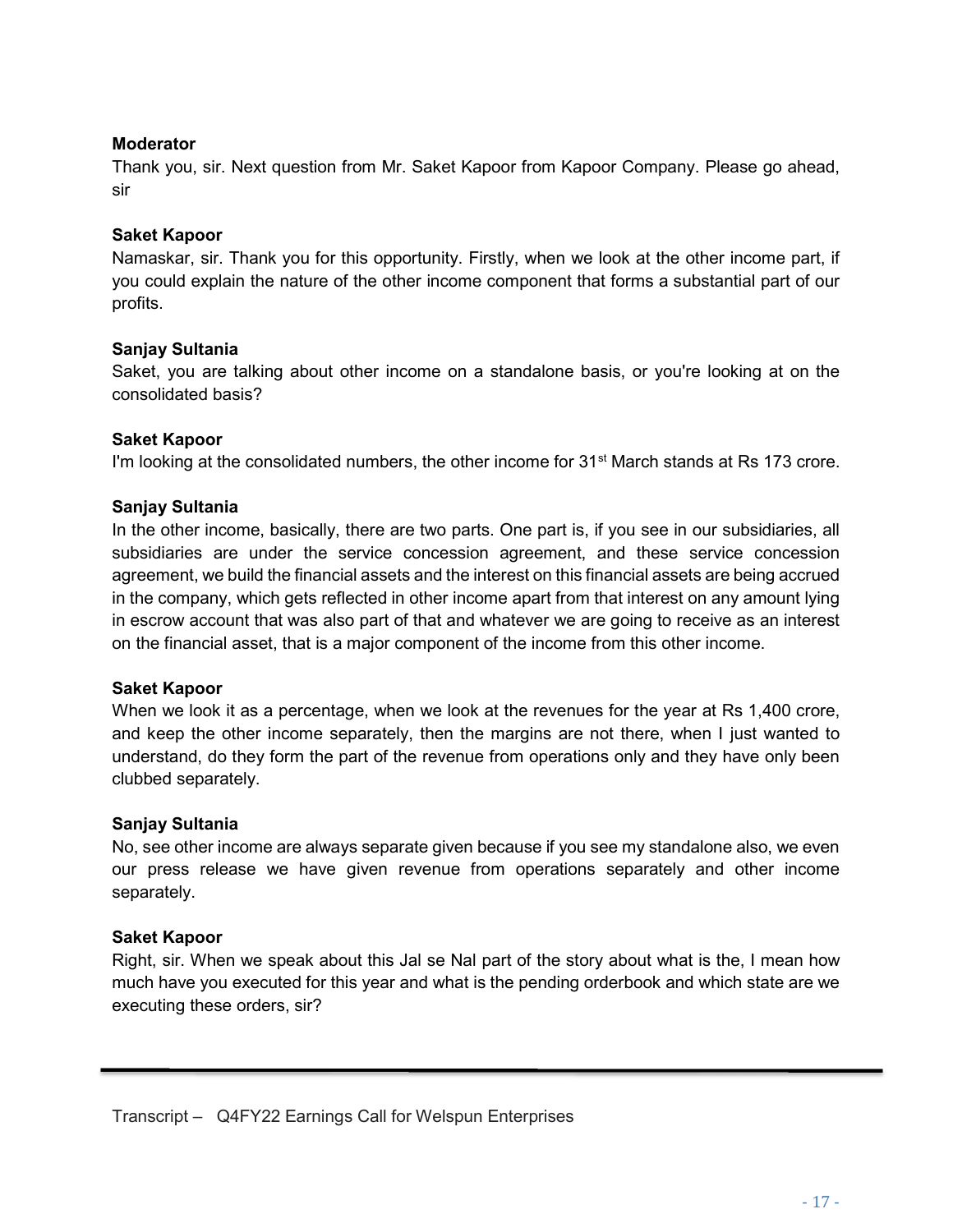### Ajay Hans

Look, like we have informed two projects are almost new projects that Varanasi-Aurangabad, UP-JJM these are substantial sized projects and we have just started execution in last one and two quarters, and we have to execute in the timeframe of 2 to 3 years, these two projects. Can you repeat the second part of your question, please?

#### Saket Kapoor

I was looking for the Jal se Nal part, I mean what is the total size of the order book currently pending and which state, are we operating currently for the Jal se Nal Scheme.

#### Ajay Hans

So as per the total allocated villages to us, our value is around Rs 2500 crore, so project we have executed to the tune of around 10%, balance is to be executed.

#### Saket Kapoor

And which states are we covering, sir, villages are from which state?

#### Ajay Hans

Okay, these are five major districts in UP - Jaunpur, Sant Ravidas, Ambedkar Nagar, Amethi and Bulandshahr.

#### Saket Kapoor

Okay, and the total value is Rs 2,500 crores.

#### Ajay Hans

All together is Rs 2,500 crores. Major works are in Jaunpur and Sant Ravidas.

#### Saket Kapoor

Okay. And the scope of work is the drinking water, tap water at home, but the entire ecosystem has to be better.

#### Ajay Hans

The source of water is underground, we are sourcing this water through tube well arrangement and then treating it and storing it on elevated storage tanks and then distributing it to the various villages through the pipeline and ultimately, up to the tap in individual houses, responsibility is ours. And we also have the responsibility of O&M for next 10 years.

#### Saket Kapoor

ī

And last year, so what was the execution part, how much have we executed out of the total Jal se Nal Scheme?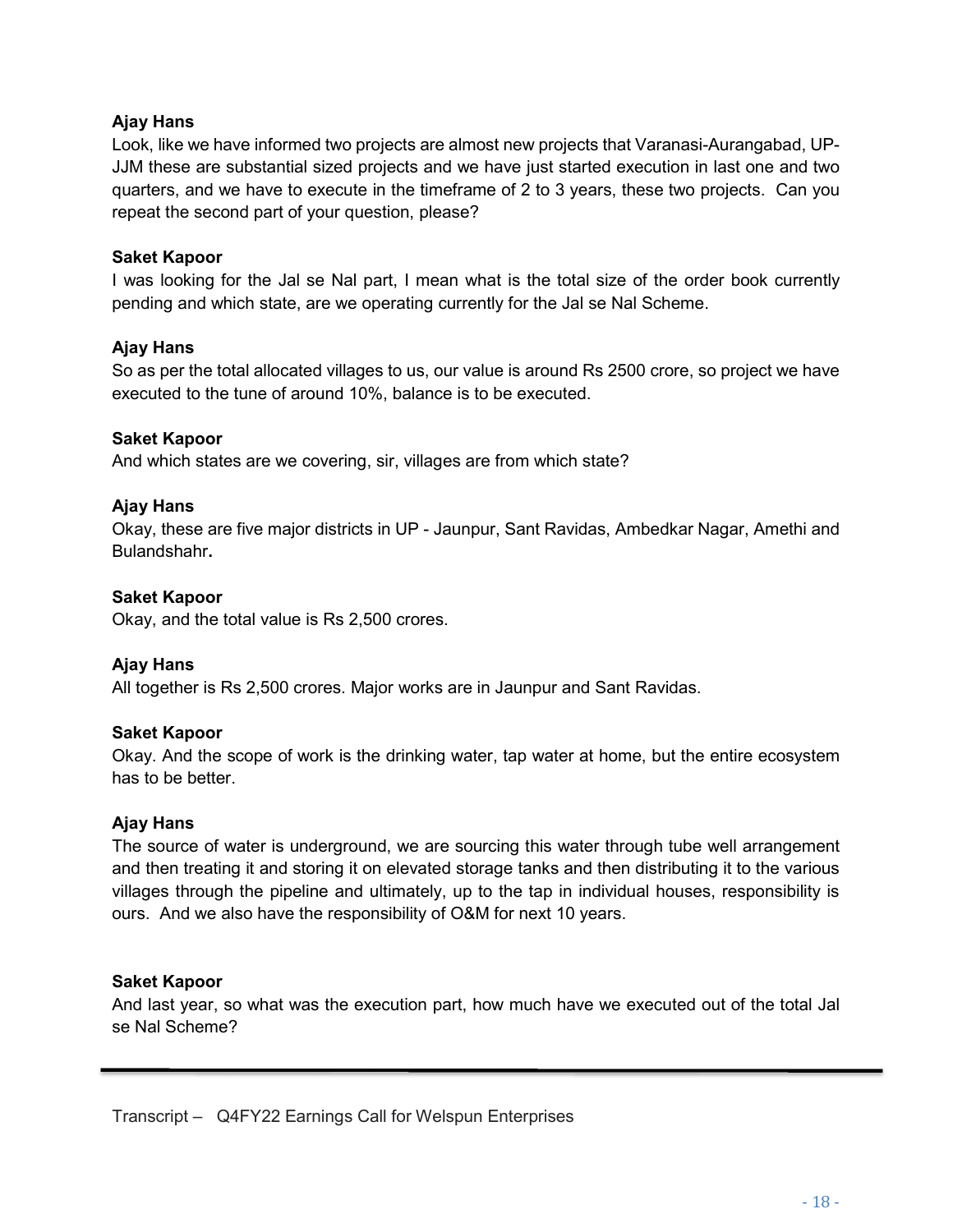#### Sanjay Sultania

In last year, in Jal se Nal, since Mr. Ajay Hans said that we have just mobilized the project and we have started picking up, in the last quarter in the range of about Rs 100 to 110 crore that we have executed in Jal se Nal on the revenue side, but the project is fully mobilized and we have a lot of materials they are already mobilized, works are happening and are on stream, and from this quarter revenue is expected to be higherthan the previous quarter

### Saket Kapoor

Okay. So, can you give some ballpark number what would be the execution for this year out of this Rs 2,500 crores orderbook.

### Ajay Hans

Look, these are the initial periods of starting of the projects, but we are looking forward to do good numbers, but as of now, yes, as we come across various issues, problems, we are trying to resolve those and move forward.

### Saket Kapoor

So, in this scheme, are we also subcontracted with other players when we have also seen an optic fiber cable company, Vindhya Tele also coming up with a huge order in the Jal se Nal scheme for the state of Uttar Pradesh covering around 500 villages, they have put the orderbook at around maybe I'm not getting this number right now. Are we a subcontracted to them also? We are working with companies like Vindhya Tele also in the Jal se Nal scheme or are we solely doing the project.

#### Ajay Hans

Look, we have created our own setup for this project. Most of the supplies are done by us directly. For the execution portion, we are hiring recruited contractors and the local contractors. And that's the way we are moving ahead on this. So, whatever respective portions of electrical if any OFC or if any electrical portion is there, we'll be hiring specialist electrical contractors.

#### Saket Kapoor

And on the finance cost part, sir, we find finance costs to be higher as a percentage of sales. So, what is our understanding on the same, and how is this number going to shape up as a percentage of our revenue. For this Quarter – for this year, it is Rs 140 crores on a top line of Rs 1,400 crores.

### Sanjay Sultania

ī

There's the finance cost is going to remain same, barring some repayments which will come in this financial year, it is going to remain to the same.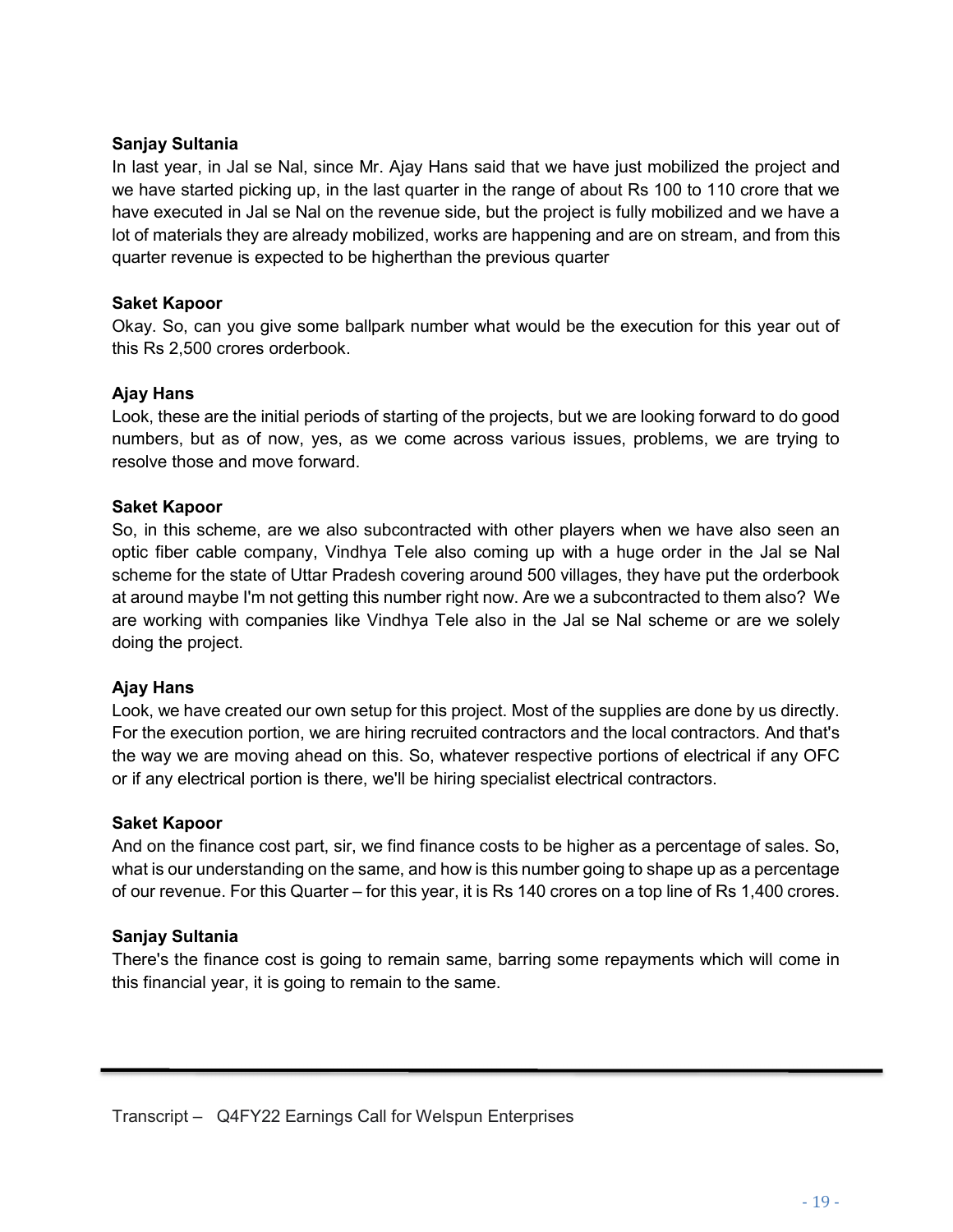### Saket Kapoor

It will be 10% of the revenue?

### Ajay Hans

No. It can't be linked to the revenue, because different projects are having different cash flows like EPC projects are having much better cash flow.

### Sanjay Sultania

See, we don't have to see in relation to the revenue of what we have to see how much borrowing that we have done. And as I said in my opening remarks, also in FY21-22, we have not done any borrowings and barring some repayments, which may might happen to do with repayment in this financial year, we are very much there as far as finance cost is concerned. As this the revenue pick up, the percentage might get dropped down also.

#### Saket Kapoor

And last two points, what is the cost of fund currently?

#### Sanjay Sultania

Cost of fund would be it is a range of 7.5% to 8% at the moment.

#### Saket Kapoor

7.5% to 8%, that is likely to increase going forward with now the interest rate cycle moving up.

#### Sanjay Sultania

I don't know whether you are on the call or not when we're discussing on this point, as I said more or less we have got the reset is happening, later part on the year, we might not be having much impact on the cost side, because of the interest pressure and other side of the HAM size as we explained earlier in the path that we are protected by the interest on revenue which we earned that will nullify the cost edge.

#### Saket Kapoor

And a small point that in this segment revenue, we have a mention of the oil and gas separately. So, what is the significance of this line item being mentioned and the revenue being nil there.

#### Sanjay Sultania

ī

There is no revenue from oil and gas at this moment. This is just only in investment side that we have been investing into oil and gas revenue accruing at this moment. We are expecting revenue to accrue from the financial year FY 25-26, that is the expectation.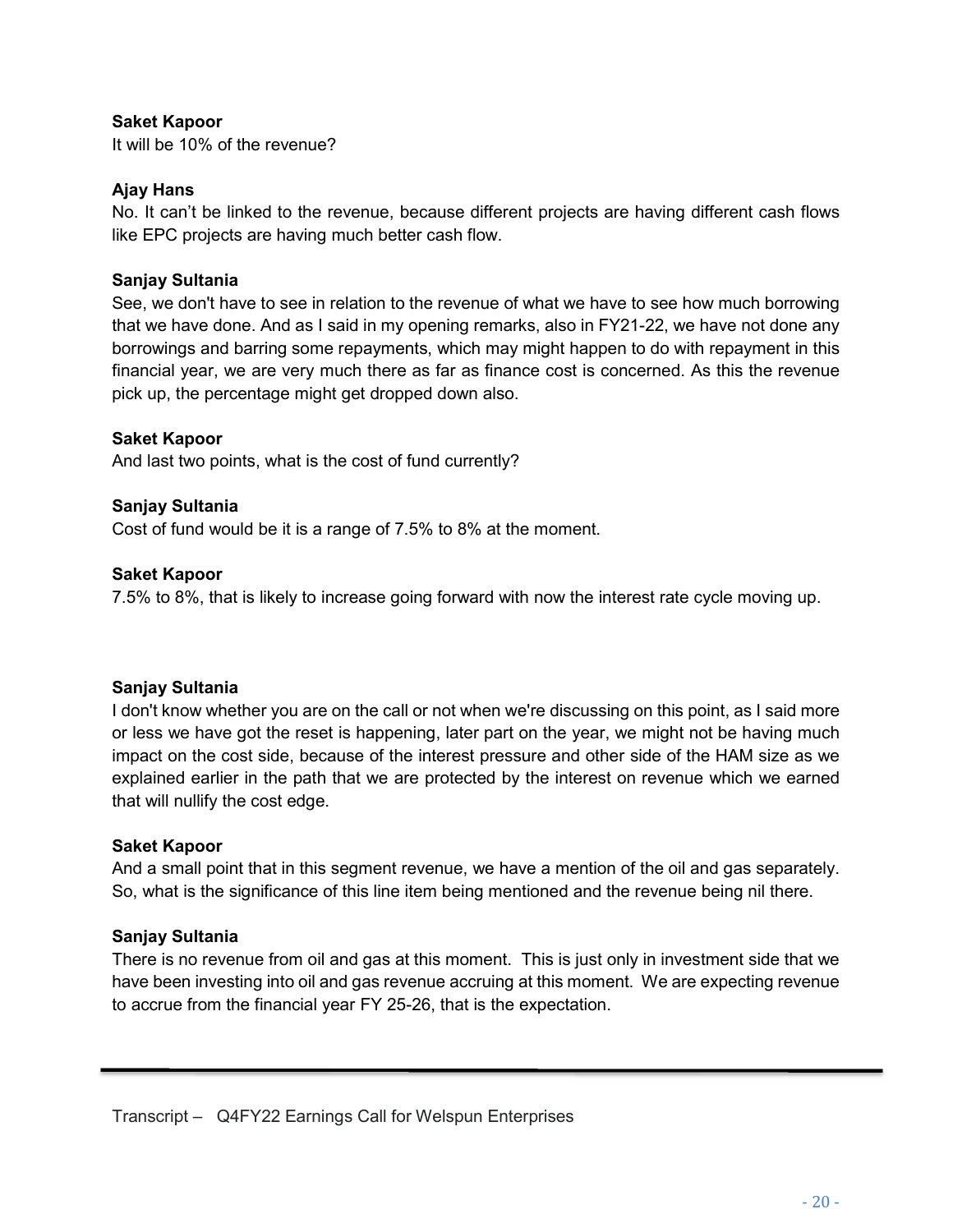#### Saket Kapoor

Okay. Where have been the investment made, if you could give more colour on it.

#### Sanjay Sulatania

I didn't get you.

#### Saket Kapoor

Where have been in the investment made in the oil and gas sector?

#### Sanjay Sultania

We have given the details in the detailed presentation, which is available on the website. We have given. You can refer to that.

#### Saket Kapoor

Okay. I will look into the same. Thank you for all the answers and all the best.

#### **Moderator**

Now, I would like to hand over the floor to Mr. Ajay Hans, MD and CEO of Welspun Enterprises for closing comments.

#### Ajay Hans

I would like to once again thank all of you for joining us on this call today. Your questions were insightful, and I appreciate your interest in Welspun Enterprises. The Q4 financial year 22 has been a strong one, and we remain committed to uphold our operational excellence. I look forward to speaking to you once again during next quarter. Meanwhile, please feel free to reach out to Abhinandan or Sanjay for any clarifications or feedback. Thank you all.

#### Sanjay Sultania

Thank you very much.

#### Moderator

Thank you. Ladies and gentlemen, this concludes your conference for today. Thank you for your participation and for using Door Sabha's Conference Call Service. You may all disconnect your lines now. Thank you and have a good day everyone.

#### Note:

ī

1. This is a transcription and may contain transcription errors. The Company takes no responsibility of such errors, although an effort has been made to ensure high level of accuracy.